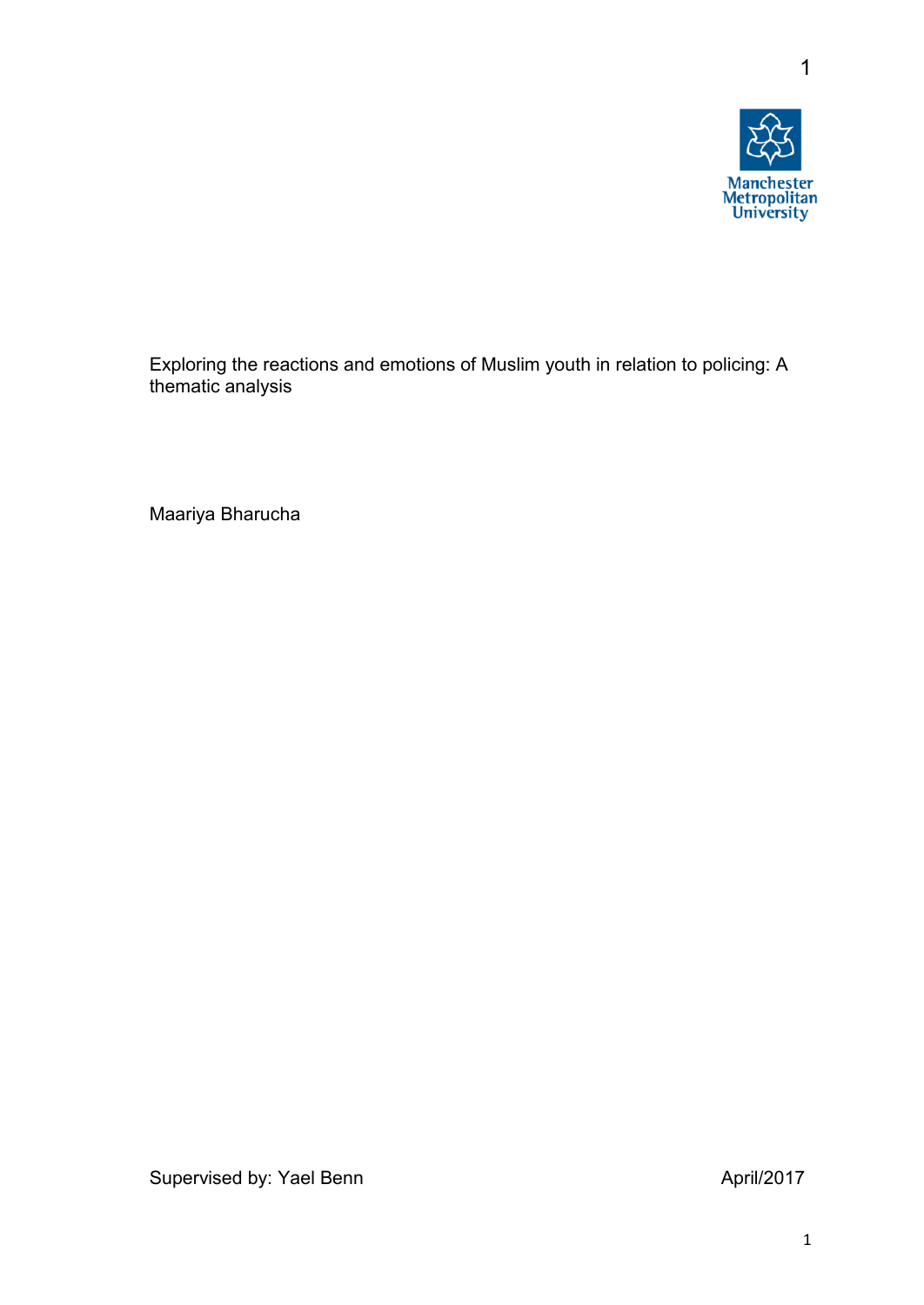Exploring the reactions and emotions of Muslim youth in relation to policing: A thematic analysis

# **ABSTRACT**

Policing among Muslim communities in the UK is becoming exceptionally prevalent. The 'prevent' strategy introduced by the UK government to combat terrorism and radicalisation involved police community support officers and policing teams working together with local communities in order to build trust in police and create safer communities (HMGovernment, 2011). This research explored the reactions and emotions of Muslim youth in relation to policing, through individual 10-item semi-structured interviews. Six Muslim participants (3 male and 3 female), aged 18-25 from a predominantly Muslim community in Manchester were interviewed in order to understand: a) The emotional reaction of young Muslim males and females on community policing. B) The emotion of young Muslim males and females on being stereotyped by the police, and C) The effects of policing leading young Muslim males and females to commit crime. Thematic analysis of the qualitative data revealed 5 themes: community, stereotyping, policing, gender differences on policing and crime. Participants felt anger towards excessive policing, nonetheless they trusted the police and understood that community policing is put in place to ensure a safe community.

| <b>POLICING</b><br><b>KEY</b><br>WORDS: | <b>MUSLIM</b><br><b>YOUTH</b> | <b>ISTEREOTYPING COMMUNITY</b> | <b>SAFETY</b> | <b>ANGER</b> |
|-----------------------------------------|-------------------------------|--------------------------------|---------------|--------------|
|-----------------------------------------|-------------------------------|--------------------------------|---------------|--------------|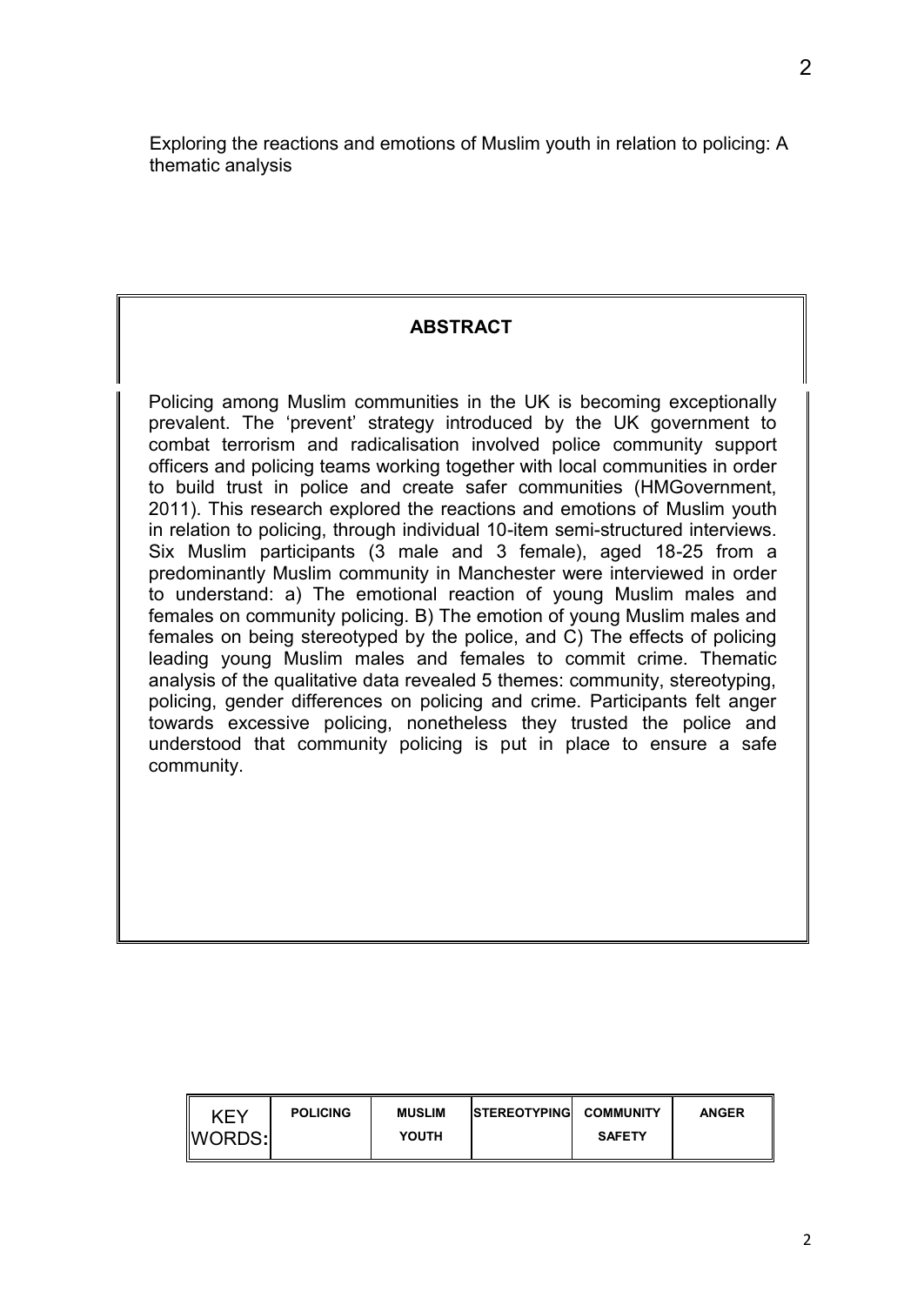#### **Introduction**

Recently British policing has shifted to a neighbourhood- style policing model, in order to create social cohesion; this comprises of engagement with faith communities, and carries with it the expectations of addressing potential terrorist activities (McFadyen and Prideaux, 2014). Since 9/11, stereotypes of Islam and 'Islamaphobia' have been on the rise (Dunn, Klocker and Salabsy, 2007); those with derogatory attitudes about Muslims and Islam generally, have raised concerns about Islamic-related terrorism (Sides and Gross, 2013). Sides and Gross (2013), found stereotypes of Muslims as violent and untrustworthy are especially common.

The UK government introduced *Prevent* as part of a counter-terrorism strategy, as a way to make communities resilient to terrorist ideology, by aiming at improving a sense of belonging and citizenship (HMGovernment, 2011). The program's target audience are those who may be readily supportive of violent extremism, and these are considered more likely to be amongst young individuals (HMGovernment, 2011). The police have therefore developed a closer dialogue with Muslim communities in the UK, especially as they are considered to be more affected by counter-terrorism operations. Since 2005 the police and local authorities talk regularly to mosques and have sought a far closer dialogue with mosques and their governing bodies, as faith institutions are considered most at-risk from extremist and terrorist organizations (HMGovernment, 2011).

Previous research on the relationship of Muslim communities with police focus heavily on the interventions used. Blackwood, Hopkins and Reicher (2016) explored a UK counterterrorism intervention by observing the police whilst they conducted a workshop to raise awareness of *Prevent*. The material was then subjected to thematic analysis. They discuss how the surveillance warranted can lead to disengagement of Muslims from majority group members. Upon observation, Blackwood, Hopkins and Reicher's (2016) provided in-depth analysis of the workshop intervention, how it was facilitated as well as identifying times the police officers were somewhat biased.

Moreover, the researchers analysed how effective the workshop strategy would be in reducing radicalisation; their findings suggested that the focus of the workshop was too narrow focusing on individual weakness and vulnerabilities, and by doing so, authorities may be blind 'to the corrosive effects of their own practices' (Blackwood, Hopkins and Reicher's, 2016:609). The researchers concluded that the authorities are positioning Muslims as 'other.' Such categorisation may lead to Muslims feeling as though they are heard not as British citizens, but as Muslims, leading them to feel disengaged from wider society (Hopkins and Blackwood, 2011).

Murray, Mueller-Johnson and Sherman (2015) investigated targeting resources on 'hot spot areas' with low confidence in the police in the UK. With a sample of 335 neighbourhoods, 30,412 surveys were completed, increasing the reliability of outcomes. Police scoring of human intelligence as well as public opinion surveys, were used to explore targeting evidence. The data was then analysed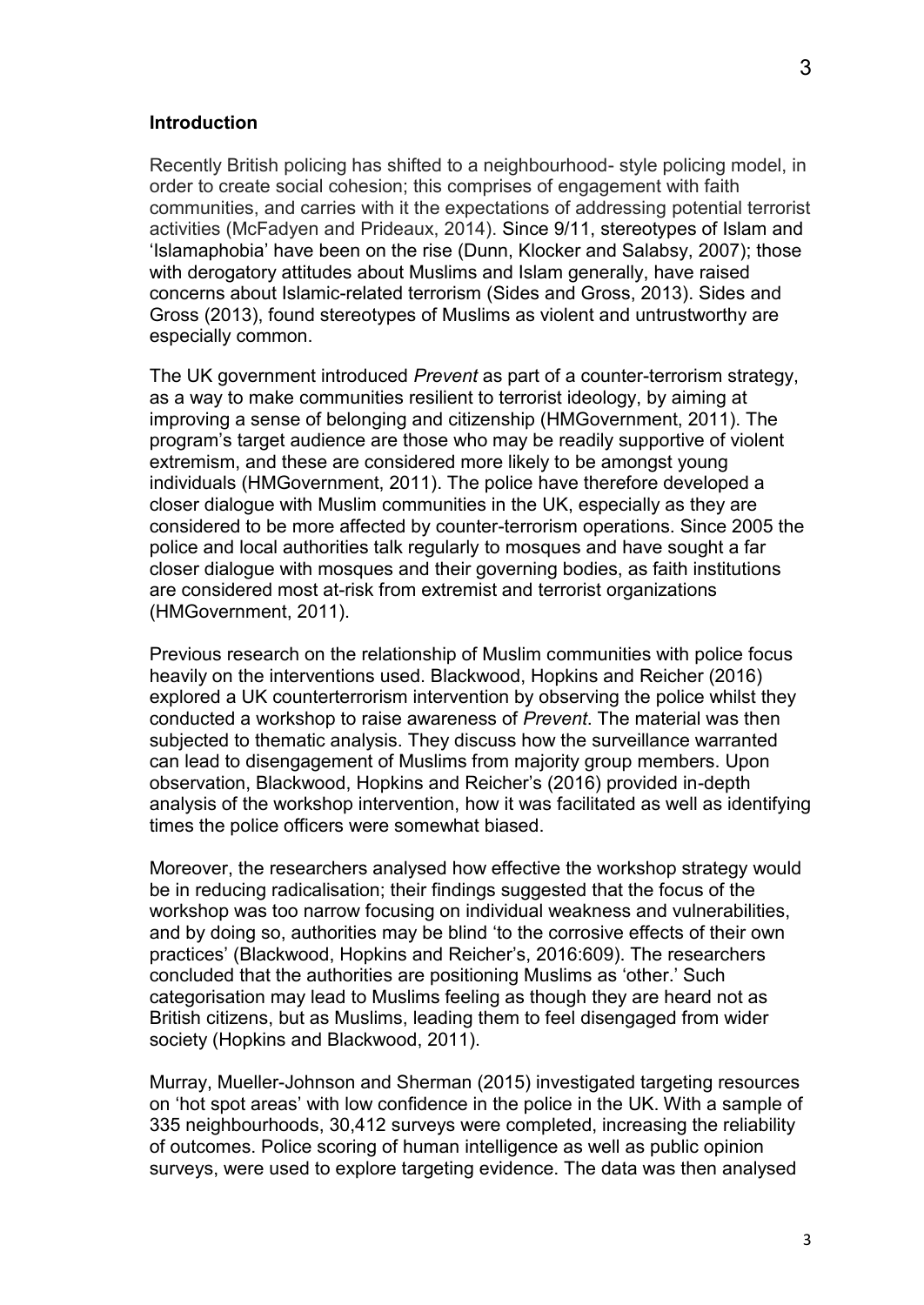by classifying each Census Output Area (COAs) as high, medium and low risk of susceptibility of violent extremism. The research found COAs with the lowest confidence in police, combined with highest extremism risk had substantial evidence-based targeting of strategies for preventing extremist views. The research discovered ethnic minority Muslims were more displeased at the appropriateness of stop and search than their non-Muslim counterparts. In comparison to white and ethnic minority non-Muslims, Muslims have lower confidence in the police. In summary, generally areas at high risk of vulnerability had significantly lower confidence in the police, than medium and low area neighbourhoods. Murray, Mueller-Johnson and Sherman's (2015) research however, does not obtain in-depth accounts of how young Muslims in these neighbourhoods react to the policing, whether in high, medium or low risk areas.

Spalek (2010) investigated trust between the police and communities within the context of 'new terrorism'. High levels of trust are required for partnership between police and Muslim communities when implementing sensitive intervention work with those considered at high risk of terrorism. Therefore longterm interaction and trust building are required for police in counter terrorism units, explicitly emphasized by values of community policing. Spalek's (2010) study employed a qualitative design, semi-structured interviews and participant observations of community and police meetings, allowing small-scale yet indepth data. Semi-structured interviews are guided by the schedule, rather than dictated such as structured interviews; therefore the interviewer is able to probe into interesting topics that may arise (Lyons and Coyle, 2007). Fourty-two individuals were interviewed; participants included 13 police officers and 6 officers within the Muslim Contact Unit (MCU). The data was then transcribed and analysed using thematic analysis.

Spalek's (2010) findings suggest trust between police officers and Muslim communities are difficult due to 'hard' policing strategies. In order to build trust, it is key the MCU use openness and transparency. They openly tell community members they are counter terror police officers, and they wish to build sincere relationships regarding the unit's remit. The MCU empower the community by providing them with resources needed for managing unease and uncertainty, as well as access to funding for projects. To conclude, traditional 'hard' intelligenceled models of policing can successfully develop 'softer' community based approaches to counter-terrorism policing, by building trust between police and community members. Further research from this study can be conducted, exploring the community members' reaction to the MCU and the 'softer' community based approaches.

In contrast to previous research conducted in the UK, Sirin and Fine (2007), investigated Muslim American youths identities- the 'Hyphenated selves'. Participants taking part were 70 12 -18 year olds. The use of a refined age group provides in-depth information and views from one generation. Using a mixed method design, Sirin and Fine (2007) used surveys, interviews and drawing 'identity maps' to collect data on how the participants felt being on the fault line of a global conflict. Ethnic and religious discrimination was measured with a 10-item survey. Results highlighted important themes and revealed Muslim youths sometimes experience discrimination to an extreme degree.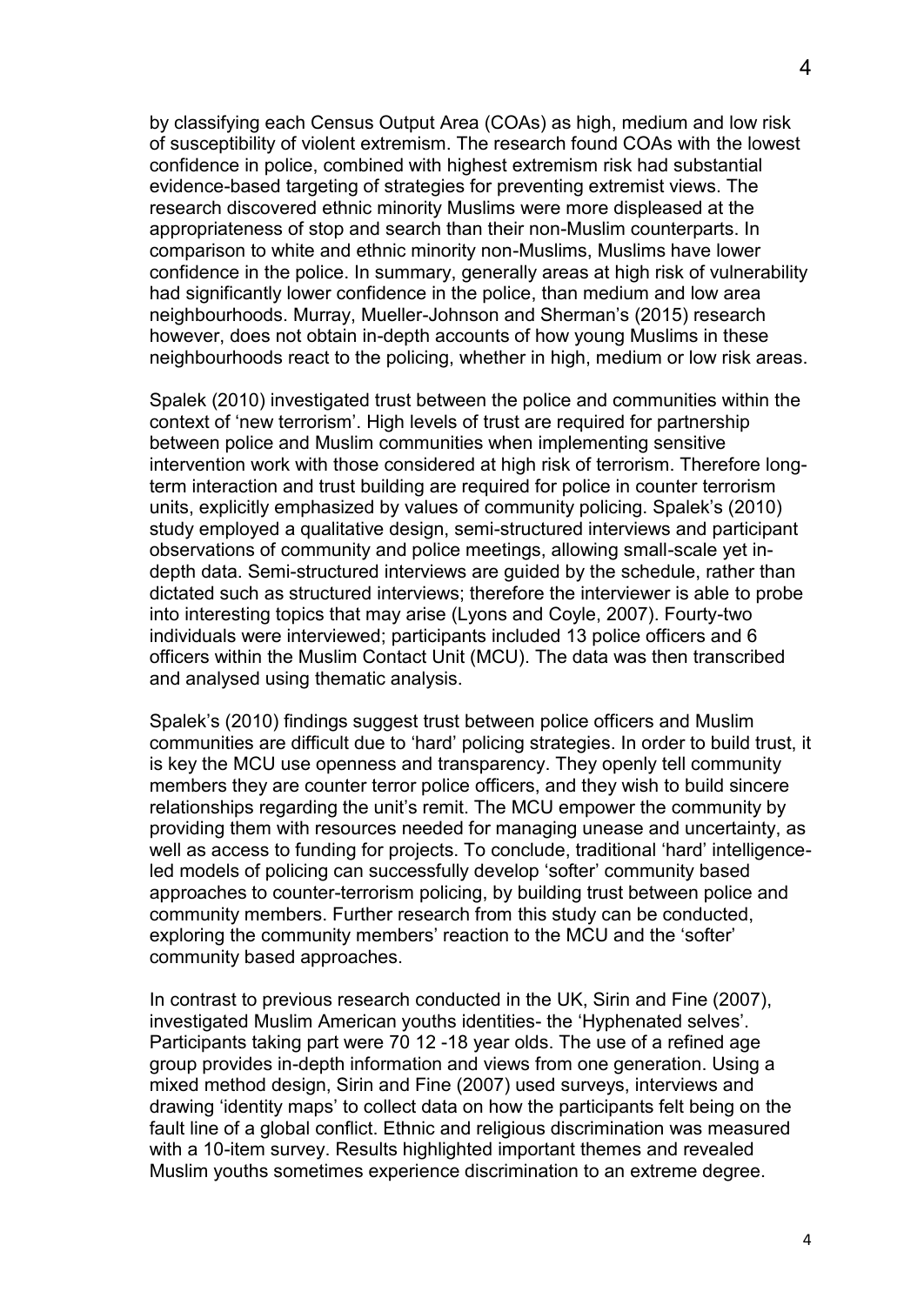84.3% of survey participants reported discrimination based on religion or ethnicity in public settings such as school. The identity maps suggested 90% of females revealed a flexible movement in being both Muslim and American. On the other hand 70% of males insinuated conflict, tensions and struggles with racism and their American identity. During the interviews it was revealed the young men viewed the US as an oppressive force; they felt persecuted on the land on which they live. The interviews were conducted using focus groups, which may have resulted in interviewer bias. Additionally, the younger members or quieter members of the focus groups may not have voiced their true opinion and just conformed to the older children's opinions. Therefore the current research intends to use individual interviews, allowing for each participant's opinions to be voiced, as well as highlighting the differences that occur between female and male opinions.

Sirin and Fine (2007) found the participants feel constantly blamed and stereotyped for the acts of Muslims around the world. Being a marginalised group under surveillance and siege since 9/11 has led to self-policing. Reactions between male and female participants were exceedingly different. The young women were aware of their stereotypes as oppressed women, however they instantly educate and prove the stereotype wrong, showing strength and empowerment. Males on the other hand, admitted struggling with their identity. This research is extremely important in creating an opening for more research to be conducted on this topic. Perhaps looking specifically at gender differences, different age groups, or the identities of Muslim youth in other western countries, such as the UK.

Tyler, Schulhofer and Huq (2010) compared two perspectives in which members in a Muslim American community might cooperate willingly with the police in general as well as specifically for terrorism. The first suggested they perceive the benefits to outweigh the costs (instrumental), the second suggested they recognise the police as legitimate authority (normative), they based 'legitimacy' to fairness and procedural justice of police behaviour. They used data from 300 telephone interviews with Muslim Americans in New York City. Various factors were measured with other Muslim and non-Muslim American communities. Tyler, Schulhofer and Huq's (2010) findings demonstrate the main element of cooperation with the police and influencing legitimacy was based on the normative model; procedural justice of police behaviour, in the context of antiterrorism policing. Cooperation with the police had weak connections with religiosity, cultural background and political beliefs, suggesting procedural justice is exceptionally significant when designing policing strategies for antiterrorism. Though this study was conducted in America, it provides a vital insight on how policing should be led universally, the study should be replicated in additional western counties to understand if findings are similar. Tyler, Schulhofer and Huq's research suggests Muslims will cooperate, show proauthoritative attitudes and have positive views about policing depending on procedural justice, which in turn produces successful achievement of counterterrorism goals.

A review of previous literature has shown the limited available research on how Muslim youth (aged 18-25) in the UK feel about the continuous police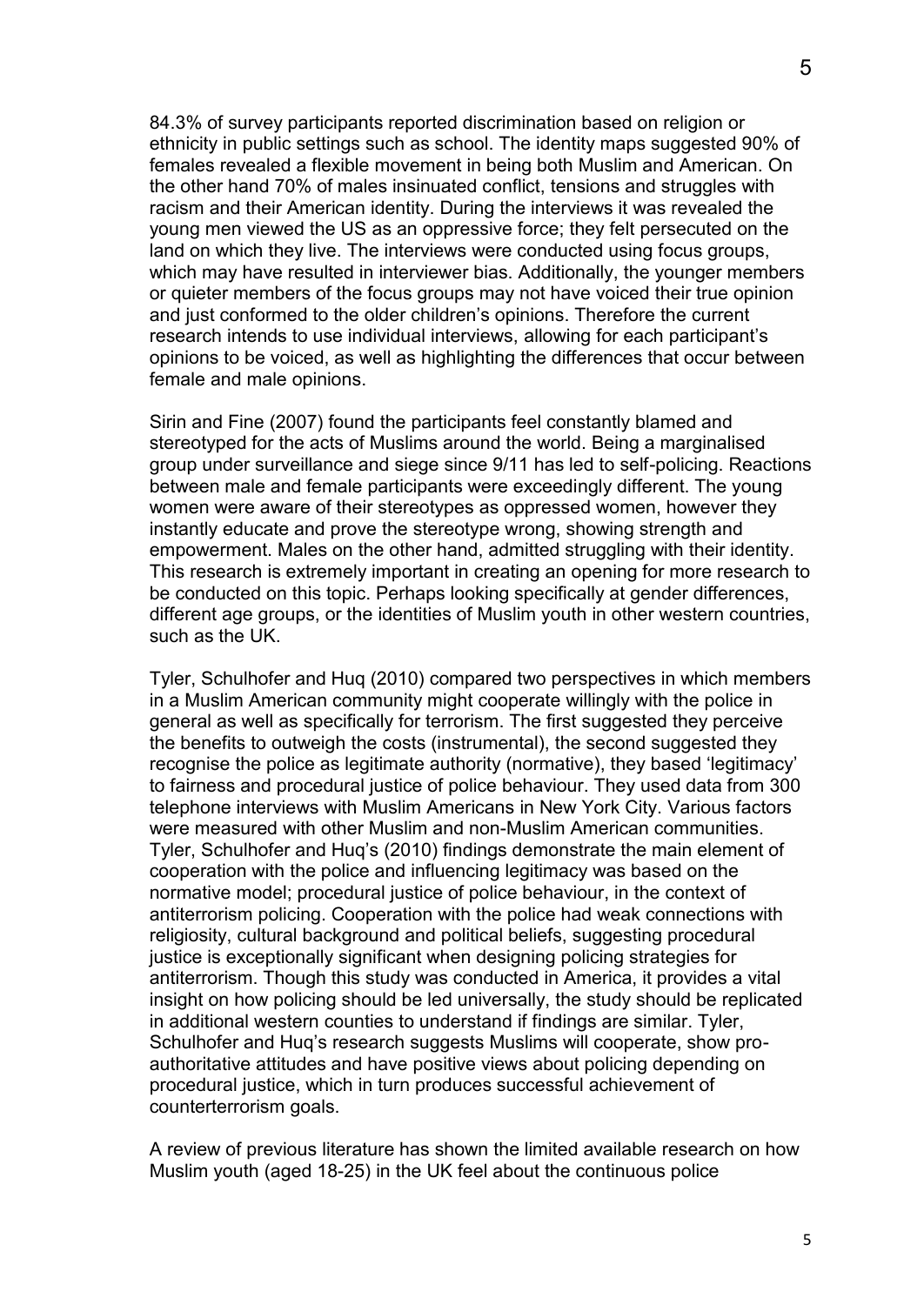surveillance they are subjected to, and the emotions and reactions that it stirs. Where previous literature has investigated this subject, the research specifically on the opinions of Muslim youth have typically remained quantitative, in the form of surveys. This research has not yet been conducted qualitatively, in the UK. Therefore, the current research aims to conduct interviews to receive in-depth analysis on the thoughts and feelings of Muslim youth in the UK. The purpose here is to determine: (a) the emotional reaction of young Muslim males and females on community policing. (b) The emotion of young Muslims on being stereotyped by the police and (c), The effects of policing leading young Muslim males and females to commit crime.

### **Methodology**

#### **Study design**

In order to explore reactions and emotions of Muslim youth in relation to policing, qualitative semi-structured interviews were conducted. The interviews were conducted in a room located in the Brooks building in Manchester Metropolitan University. This allowed for a safe and neutral environment for both the researcher and the participants, and therefore allowed the participants to elaborate more about their experiences of community policing and stereotyping.

#### **Participants**

Participants were recruited through an opportunity sample. Posters (appendix 1 on Application for Ethics Approval Form) advertising the study including researcher contact details, were placed in the local Community Centre of a Muslim area in Manchester, England, until 3 male and 3 female participants aged 18 to 25 agreed to take part. Female participants were aged 21, 18 and 19, male participants were 19, 21 and 22 and all participants were from Asian Indian or Pakistani backgrounds. Six participants from both genders were appropriate to retrieve in-depth accounts of a variety of experiences. The participants did not have a criminal record; therefore data will not be restricted to those who have had direct conflicts with the police, to allow for generalization.

#### **Data collection**

An Application for Ethics Approval Form (AEAF) (Appendix 1) was completed beforehand. Participants were recruited through opportunity sampling, if they were willing to take part in the research participants first make contact via email. They were then sent a more detailed invitation email (Appendix 2 on AEAF) and an information sheet (Appendix 3 on AEAF), which informed them of the research and stated that an interview would take place in a university room at Manchester Metropolitan University, lasting approximately 30 minutes. The information sheet stated that all data will remain anonymous and that they have the right to withdraw from the research at any time without reason.

All participants agreed to partake in the research and a time was arranged to meet the researcher at the University for the interview before February 19<sup>th</sup> 2017. Upon arrival, participants were presented with a consent form (Appendix 4 on AEAF) in which they agreed to participate in the study. The semi- structured interview then took place (Appendix 5 on AEAF). The interview consisted of 10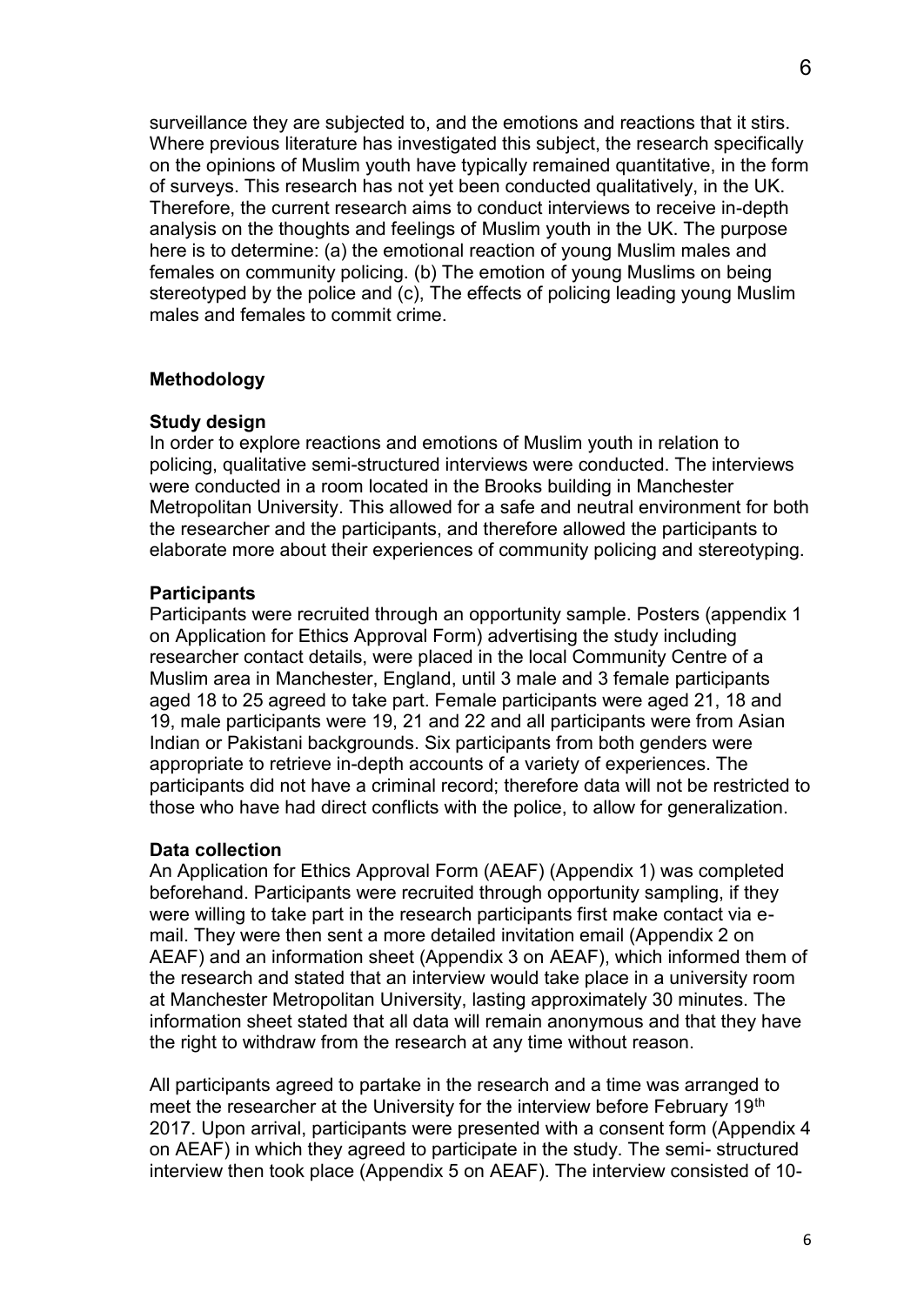items including prompts. Questions were fairly general to obtain open answers; from these, follow-up questions were asked if it felt necessary or appropriate (Potter and Hepburn, 2005). Participants could have potentially found the interview topic to be sensitive, e.g. (Item 5) do you feel stereotyped by the police? (Item 6) Do you think the policing is necessary? However, the sensitive nature of the interview was made clear prior to the start (via the information sheet and consent form), and they were informed of their right to not answer any questions they perceive as sensitive. The interviews were recorded on an audio device (Dictaphone), and recordings were kept until the data was transcribed, and then destroyed on March 20<sup>th</sup> 2017. Audio recording was used to ensure no data was missed when transcribing. A debrief sheet (Appendix 6 on AEAF) was given to participants at the end of the interview in which they were thanked for taking part in the research, and provided with the contact details of the university and a helpline in the event any distress is caused. Subjects retained a copy of the debrief sheet containing their unique code in case of withdrawal, no participants withdrew.

The interview items for this research provided relevant detailed information about the topic area, providing insight on this matter. The researcher was able to gather information on experiences and emotions, which could not have been obtained through quantitative methods. Probes and paraphrasing were used in order to build rapport and encourage discussion, (Rossetto, 2014). Interviews were appropriate for this study, as previous research has suggested interviews can imitate naturalistic conversation in analytically essential respects (Hollway, 2005, cited in Wooffitt and Widdicombe 2006). Previously said to be conversation with a purpose (Bingham and Moore, 1924, cited in Madill, 2011), it is practical to assume that interviewers and interviewees both incorporate material from their everyday interactional competencies during interviews. Wooffitt and Widdicombe (2006) propose semi-structured interviews may have great similarity to naturalistic conversation. However, a downfall of interviews is that they may occasionally drift off track, though all the main topics from the schedule should be answered (Potter and Hepburn, 2005).

### **Data analysis**

The research was analysed using thematic analysis. Thematic analysis was applied as 'through its theoretical freedom, thematic analysis provides a flexible and useful research tool, which can potentially provide a rich and detailed, yet complex, account of data', (Braun and Clarke, 2006:78). The method of thematic analysis comprises of identifying, analysing and reporting patterns within data, as its flexible analysis themes will be broad (Braun and Clarke, 2006).

Ryan and Bernard (2000, cited in Braun and Clarke, 2006) recognise thematic coding as a procedure in which 'major' analytic traditions are performed within, as oppose to a specific approach in its own right. Coding for a relatively specific research question maps onto a more theoretical approach, by means of an essentialist/realist approach. This way theorizing motivations, experience, and meaning is enabled. Themes for this research were refined after coding was completed. Themes capture essential aspects about the data in relation to the research questions. Therefore, researcher judgement is obligatory to determine what a theme is, (Braun and Clarke, 2006). For this research regarding effects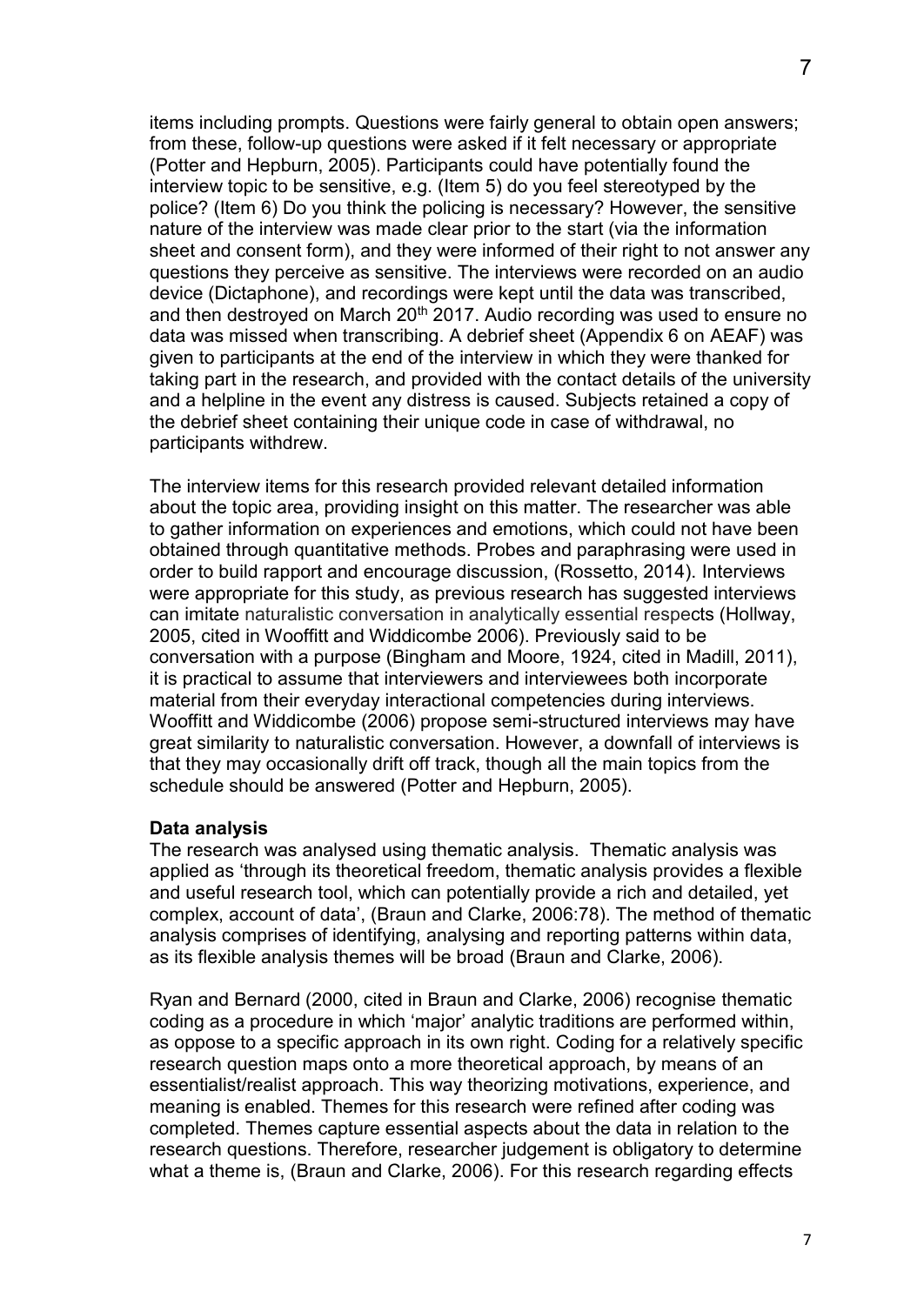of policing in Muslim communities, thematic analysis was beneficial, enabling participants to report experiences, meanings and the reality of policing.

The analytic process involved interview transcription and coding of the data (Appendix 2). Through immersion of the data, descriptive codes such as 'race issues', 'physical crime' and 'positive view of police', were found, organized and summarised. After codes were generated, five themes were identified.

## **Analysis and discussion**

The research intended to understand the reaction of Muslim youth in relation to policing in the UK. The 'Prevent' strategy introduced by the UK government to combat terrorism and radicalisation involved police community support officers and policing teams working together with local communities in order to build trust in police and create safer communities. They prioritised certain areas of the UK, which had indicators of terrorist activity, (HMGovernment, 2011). The research discovered mixed attitudes towards policing and surveillance of areas populated mostly by Muslims, instigating positive feelings as well as feelings of anger and annoyance amongst youth, aged 18-25.

Thematic analysis generated numerous codes for each transcript; those that were similar in nature were combined creating clear themes and subthemes. Theme 1, 'Community', includes subthemes 'religion' and 'multicultural'. Theme 2, 'Stereotyping' comprises of subthemes 'race', 'impact of social media', 'perceptions of stereotypes' and 'effects of stereotypes'. Theme 3, 'Views on community policing' contains subthemes 'regularity of policing' and 'trust in police'. Theme 4, 'Gender differences on policing' includes subthemes 'attitudes on being seen as high-risk' and 'stereotypes of dress'. Theme 5, 'Crime' consists of subthemes 'violence arising from stereotypes', 'reporting trends' and 'backlash of policing'.

### **Theme 1: Community**

This was a core theme as participants described their community in a similar way. It includes subthemes 'religion' and 'multicultural'. When asked 'how would you describe your community?' all participants were quick to comment they felt safe in their area and they felt a strong sense of community cohesion. Most commented on how the majority was Muslim. Mohammed comments,

'Community is very tight knit of Muslims everyone is very close together and knows everyone very well.' (lines 5-6)

Though the majority is Muslim, Aminah comments on the diversity.

'It's very diverse…especially around where I live erm there's a whole different bunch of religions because I live on a road where there's a church but also there's a mosque in the area and there's also a temple in the area as well… yeah its very multi-cultural.' (lines 5-8).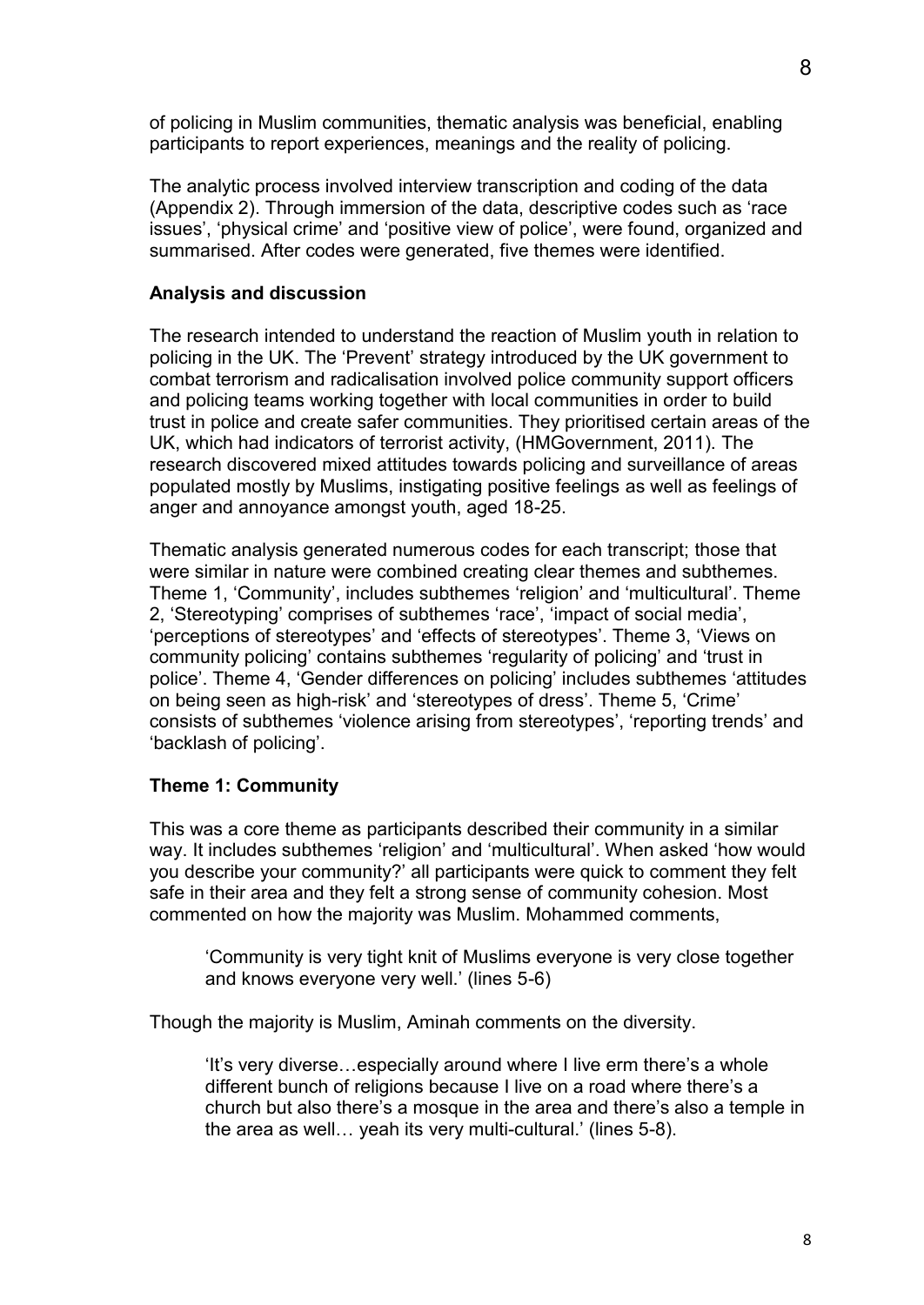Cassim mentions the multi-cultural area, particularly on his street, which is situated near the mosque. The diversity of religions around the mosque contradicts research that predominantly Muslims areas have unrest and a lack of integration, (Jayaweera and Choudhury, 2008).

'On my street you have Muslims, Hindus, Sikhs, Christians' (Cassim, line 5)

It was clear that the participants were very proud of their religion and put their religion first. All participants practiced Islam and beliefs were strong, even in a post 9/11 society and the formation of 'islamophobia'. Ilyas mentions:

'I'm Muslim and have lived in a society where- before 9/11 happened and a society after 9/11 happened… I do feel there has been a change in how people behave towards Muslims.' (lines 4-7)

Participants felt safe in their community even though the wider society may be against their religion. 84% of British people tend to be more suspicious about Muslims since 9/11, and 45% believe religious diversity has a negative impact on society, (Allen, 2010). Findings from this research suggest the diversity is not a concern and Muslim youth in England feel safe in their local community.

'In terms of racism around here I don't really experience it in or around my area erm I think you feel it more when you go near town centre and like when people are drunk.' (Ilyas, lines 14-16).

## **Theme 2: Stereotyping**

Stereotyping was a core theme throughout interviews, all participants were evidently aware of the state of negative stereotypes of Muslims in western society. They either experienced or knew of someone close who had encountered an incident and was offended or insulted because of the stereotypes of Muslims. The subthemes comprise of 'race', 'impact of social media', 'perceptions of stereotypes' and 'effects of stereotypes'.

Female participants recognised differences in race more than male participants did. When asked 'do you think there is more policing in your area than other areas?' Sara states,

'Like when a Muslim youth has done something bad…even if it's something small then I feel like they get really involved I think maybe if it was a white area they would let it go more easily.' (Lines 28-31)

In the year ending March 2016, persons from black, Asian and minority ethnicities were over one and a half times more likely to be arrested than those of white ethnicity, (Home Office, 2016). This supports Murray, Mueller-Johnson and Sherman's (2015) research, in which ethnic minority Muslims were more displeased at the appropriateness of stop and search than their non-Muslim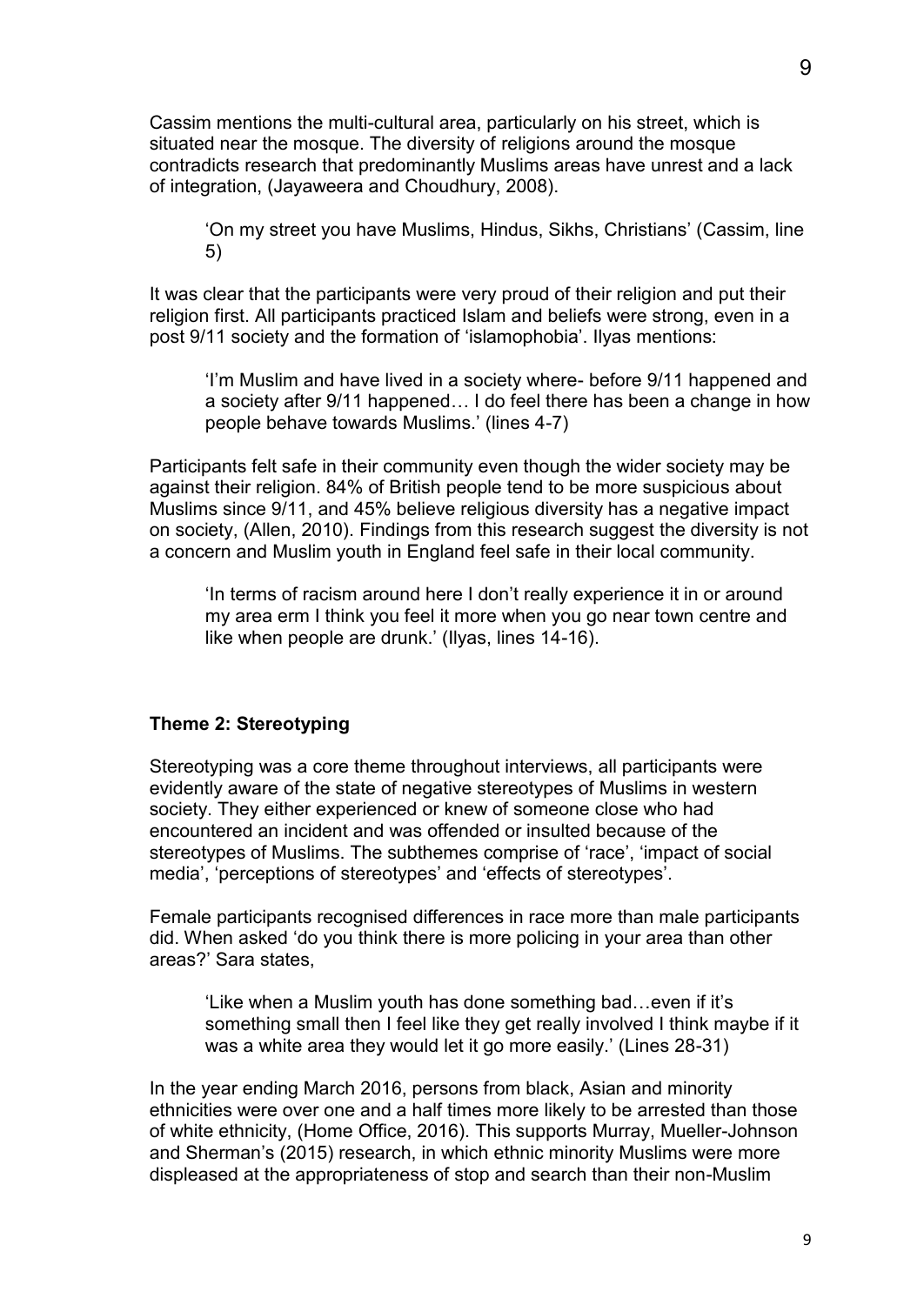counterparts. In comparison to white and ethnic minority non-Muslims, Muslims have lower confidence in the police. Additionally Cassim mentions race when explaining policing in the community.

'Black Muslims feel more stereotyped compared to white Muslims that I know.' (lines 29-30)

All participants mentioned social media numerous times throughout the interviews. Mohammed mentions,

'Like a lot of people are unhappy with the media and lies which get portrayed and get angry about it so they think Muslims are gonna commit crime to get back at them'. (Lines 24-26)

However, social media does not just have a negative impact on Muslims but police reputation too. Police indiscretion captured online can cause reduced trust or hatred towards the police force, (Goldsmith, 2015). Cassim states,

'Social media sometimes it can affect you because err once you get an image of what the police are doing then you might start to believe it'. (lines 25-26)

The complexity and impact of social media on both the police and Muslims was acknowledged by Ilyas, he was aware of the media being a tool for propaganda by news corporations such as the BBC, he states,

'You see a lot of videos online on Facebook and YouTube but you only see one side of the story'. (lines 63-64)

When participants were asked about their perception of Muslim stereotypes, they all described the negative labels associated with Muslims.

'The stereotypes are usually bad like oh they're all evil and will hurt you like terrorists and stuff.' (Mohammed, lines 18-19)

Social categorization based on religion and race which influences individuals' perceptions of Muslims, leads to stereotyping, (Bartholow and Dickter, 2008). Sides and Gross (2013), found American society stereotype Muslims as violent and untrustworthy. Such categorisation may lead to Muslims feeling as though they are heard not as British citizens, but as Muslims, leading them to feel disengaged from wider society (Hopkins and Blackwood, 2011). It could lead to Muslim youth feeling marginalised and having no trust in the police causing a lack of reporting crime. Sara mentions a friend who feels this way,

'Because of social media he can see how the police treat Muslims and that they stereotype… he just doesn't trust them and says he'd never tell the police anything.' (Lines 39-41)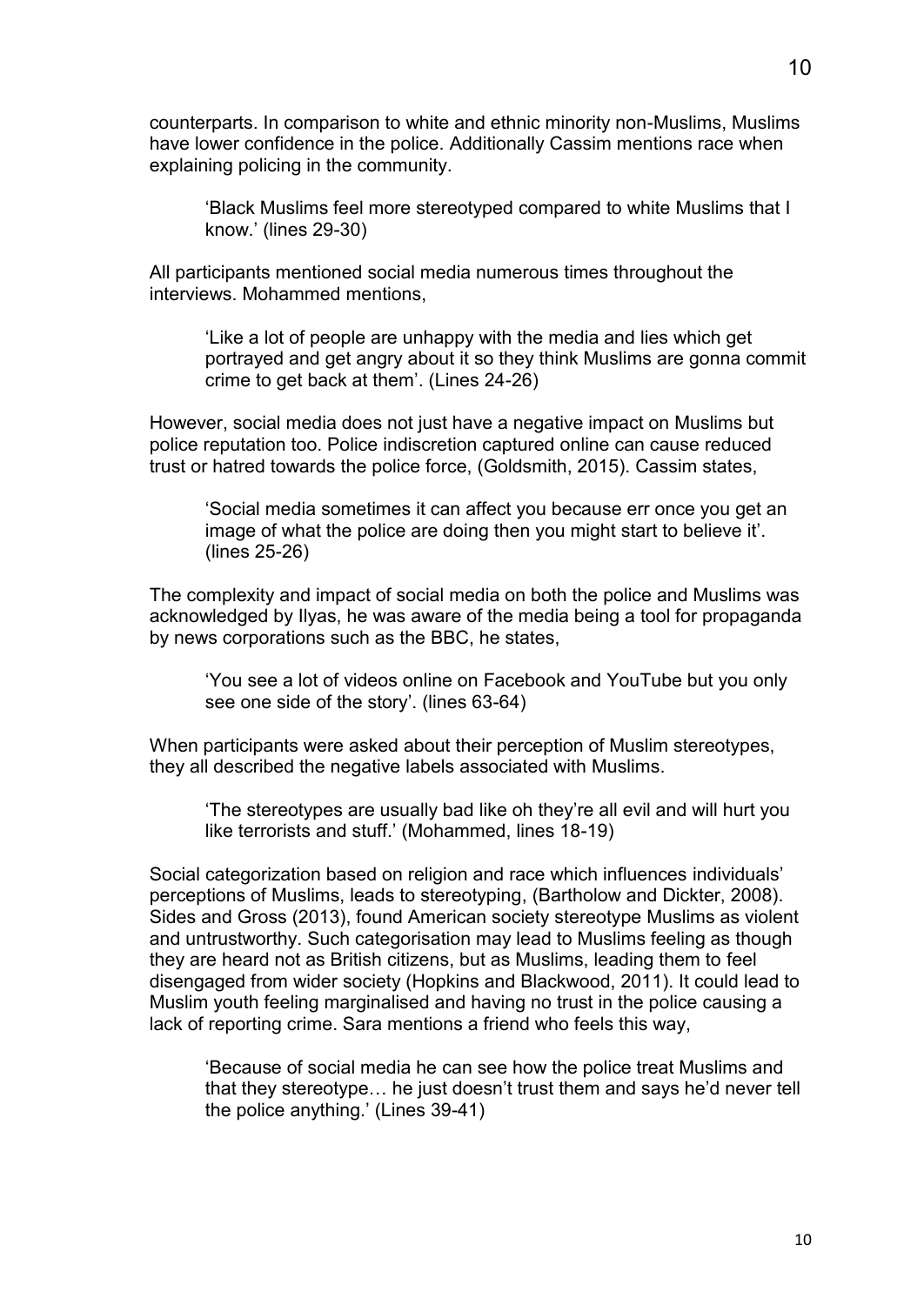Spalek (2010) found trust between police officers and Muslim communities are incredibly difficult due to 'hard' policing strategies. In order to improve trust, it is key the police use openness and transparency.

Stereotypes have a range of effects on young Muslims. When asked, 'what do you think these stereotypes could lead to?' Ilyas responded,

'In society as a whole your pushing them away you're not make making us feel like part of society if that happens why would it not lead to a life of crime?' (lines 29-30)

Sirin and Fine (2007) found the participants feel constantly blamed and stereotyped for the acts of Muslims around the world. This could potentially cause group differentiation, 'us' and 'them' in British society. It could cause an inherent representation of negative characteristics of the Muslim out-group, which the in-group is threatened by (Jaspal and Cinnirella, 2010).

Zahra comments on the effects of stereotyping,

'People can be harassed for erm being misjudged and it can lead to anger…completely there's been loads of examples where people get angry because they think someone's being racist to them.' (lines 12-14)

All participants stated they had never personally experienced specifically police stereotyping or conflict, suggesting why they may view the police force in a positive light. When asked 'have you ever felt stereotyped by the police?' Zahra replied,

'I've never had an encounter with them so…but I know some people probably have.' (line 22-23)

### **Theme 3: Views on community policing**

The core theme policing comprised of subthemes 'regularity of policing' and 'trust in police'. Female participants spoke more openly about the police whilst male participants were more hesitant. Several commented on their personal views of the police as well as Muslim friends in their community who had controversial views on policing.

When asked 'Do you think there is more policing in your area than others?' some participants assumed it was no more than other areas in Manchester. As British Muslim youth are more likely to be readily supportive of violent extremism (HMGovernment, 2011), policing strategies have changed to a neighbourhoodstyle policing model, in order to create social cohesion by engaging with faith communities, with the expectation of addressing potential terrorist activities, (McFadyen and Prideaux, 2014). This has led to the increase of policing Muslim areas.

Ilyas comments,

'so you see these two police officers on cycles and… you know there were these two boys who went to Syria we don't know the reasons why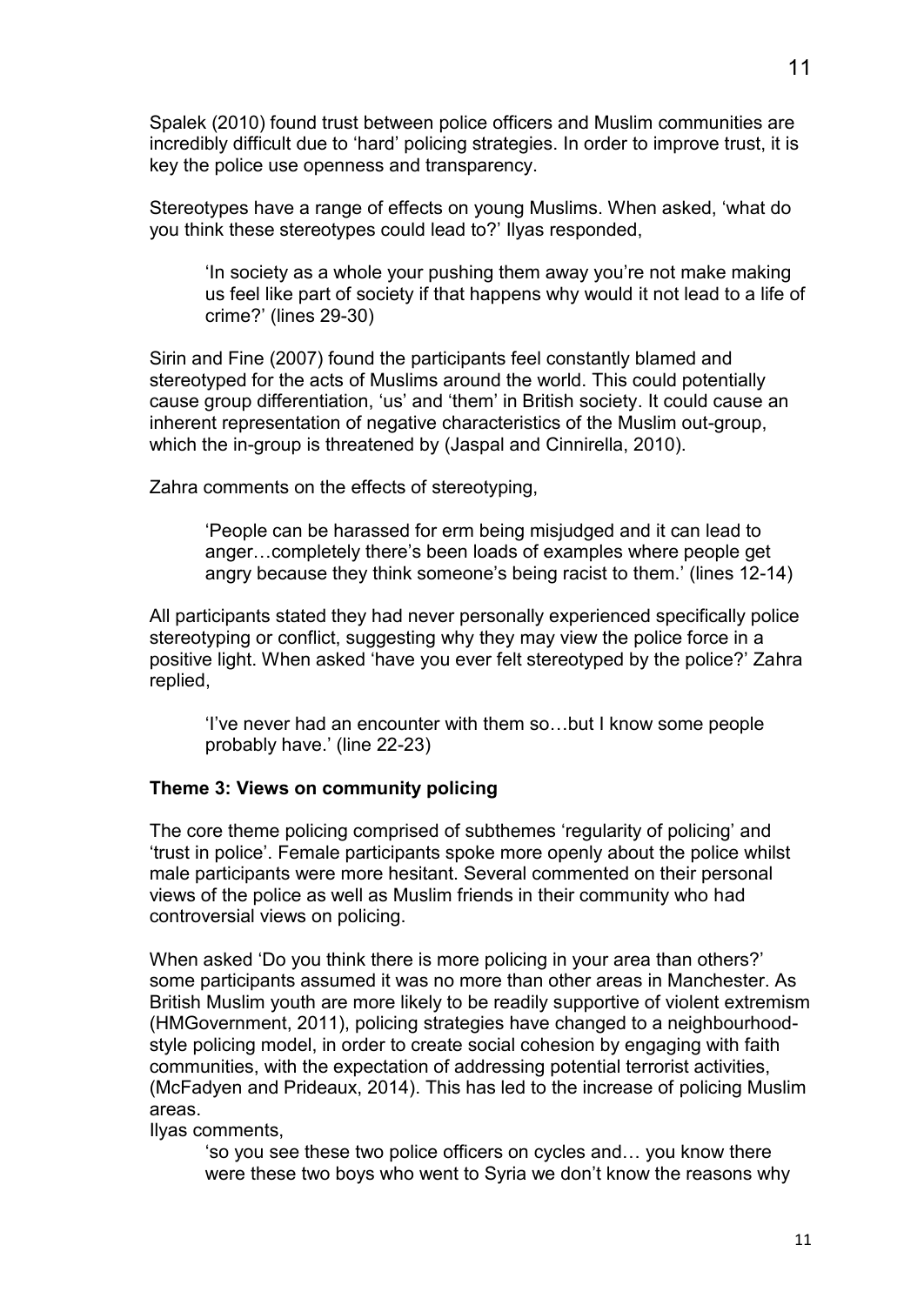they went we don't know if it was to help people… no one knows the real reason why they went-is that … does that give police a reason to patrol my area more? And on- I don't know sometimes it makes you feel quite secure because there's police around or insecure because it feels like your being watched.' (Lines 41-48)

The perception of being watched may lead to self-policing, Sirin and Fine (2007) found Muslim American youths who felt marginalised under surveillance and siege since 9/11 had led to self-policing. The UK government introduced *Prevent* as part of a counter-terrorism strategy, as a way to make communities resilient to terrorist ideology. Its aims to improve sense of belonging and citizenship. The police have sought a far closer dialogue with mosques and their governing bodies, as faith institutions are considered most at-risk from extremist and terrorist (HMGovernment, 2011). The majority of participants (5 out of 6) approved with the prevent strategy. Mohammed comments,

'I think it's really good… just to keep everyone safe and to clear any doubts and misconceptions anyone might have.' (lines 45-46)

Similarly, Aminah comments,

'I don't think it's a bad thing… I think definitely erm in the community everyone should be working together and that's something that I feel very strongly about because Muslims are always being seen as not wanting to work with the police or working with the government.' (Lines 59-62)

Contrary to Blackwood, Hopkins and Reicher's (2016) analysis of a police workshop conducted to raise awareness of *Prevent*, who argue the surveillance warranted can lead to disengagement of Muslims from majority group members. The participants in this research were supportive of the prevent strategy, perhaps making them feel more included in British society by helping to reduce terrorist activity. Even with more community policing present, participants still placed trust in the police. Aminah mentions,

'I'm strong in the belief that the police are there to help you' (Lines 32-33)

Thus providing support for Tyler, Schulhofer and Huq's (2010) research who compared two perspectives in which members in a Muslim American community might cooperate willingly with the police in general as well as specifically for terrorism. Using data from 300 telephone interviews with Muslim Americans in New York City suggested they recognise the police as legitimate authority (normative); they based 'legitimacy' to fairness and procedural justice of police behaviour.

### **Theme 4: Gender differences on policing**

Gender differences were found between the male and female participants perception of policing. Female participants assumed young Muslims males would have more conflict with the police than female Muslims. This core theme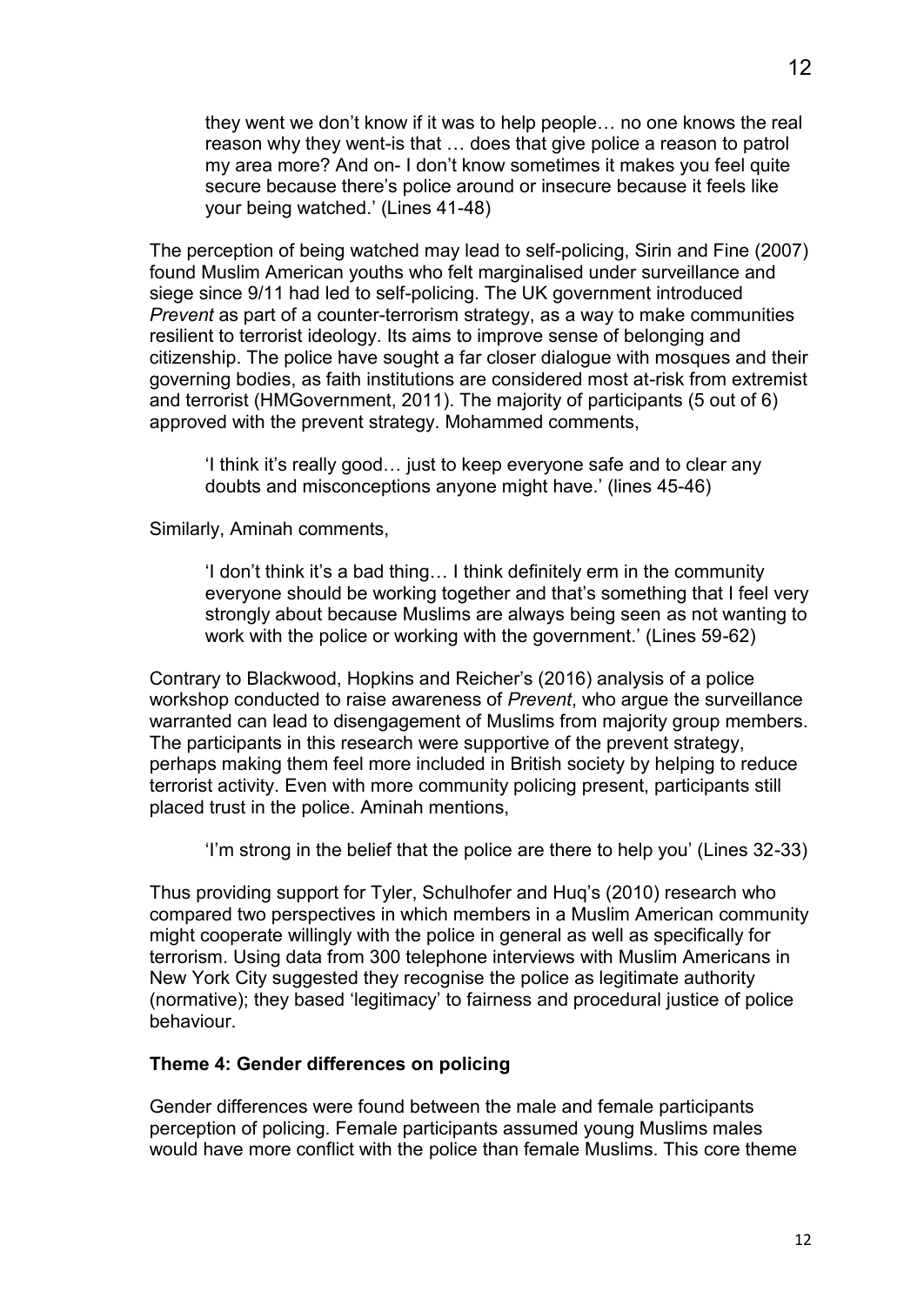includes subthemes 'attitudes on being seen as high-risk' and 'stereotypes of dress'.

When asked 'Have you felt unnecessary arrests have been made for suspicious behaviour?' Sara replied,

'yeah I think like for black and Asian people they are arrested for the smallest reason and the police probably take it out of proportion like 'oh it could lead to terrorists if we don't arrest.' (Lines 79-81)

As male arrests are significantly more common (Home Office, 2016), males are more likely to be targeted by the police and stereotyped as radical or 'high risk.'

Stereotypes of how Muslim males and females dress could affect police perceptions of them as well as arrests. Aminah states,

'I think it's much harder for males with the police… because they're portrayed very differently a lot of the times… so if you look at a Muslim male then a lot of the times people would think straight away that he's part of a terrorist group if he has a beard and if he's wearing religious dress and erm a lot of the times females are seen to be oppressed by the media rather than being part of some organisation that's planning to kill everybody.' (Lines 39-45)

The previous UK prime minister, David Cameron, openly stigmatising Muslim women as oppressed and suggesting young Muslim men are vulnerable to radicalisation due to 'traditional submissiveness of women', (Payton, 2016). He also requested Madressas (Muslim schools) be regulated because children were having their 'heads filled with poison' (Jeffreys, 2015). This attitude would have affected the government including how the police force ran. Therefore, the government may have influenced the police to believe sexist and racist stereotypes of Muslims, resulting in arrests.

### **Theme 5: Crime**

The final core theme, crime, consisted of subthemes 'violence arising from stereotypes', 'reporting trends' and 'backlash of policing'. All participants made it clear that any violence arising from stereotypes would depend on the individual.

'If that Muslim is very emotional about the being labelled then they would backlash against all the negative stereotypes given to Muslims'. (Sara, Lines 20-22)

Some individuals react sooner and become angry more easily than others. Individuals who are more argumentative may become violent if affected when felt as if someone is disrespecting their religion. Cassim mentions,

'You know… like 'Muslims are terrorists' and everything like that and obviously that's not true so people will disagree and start calling each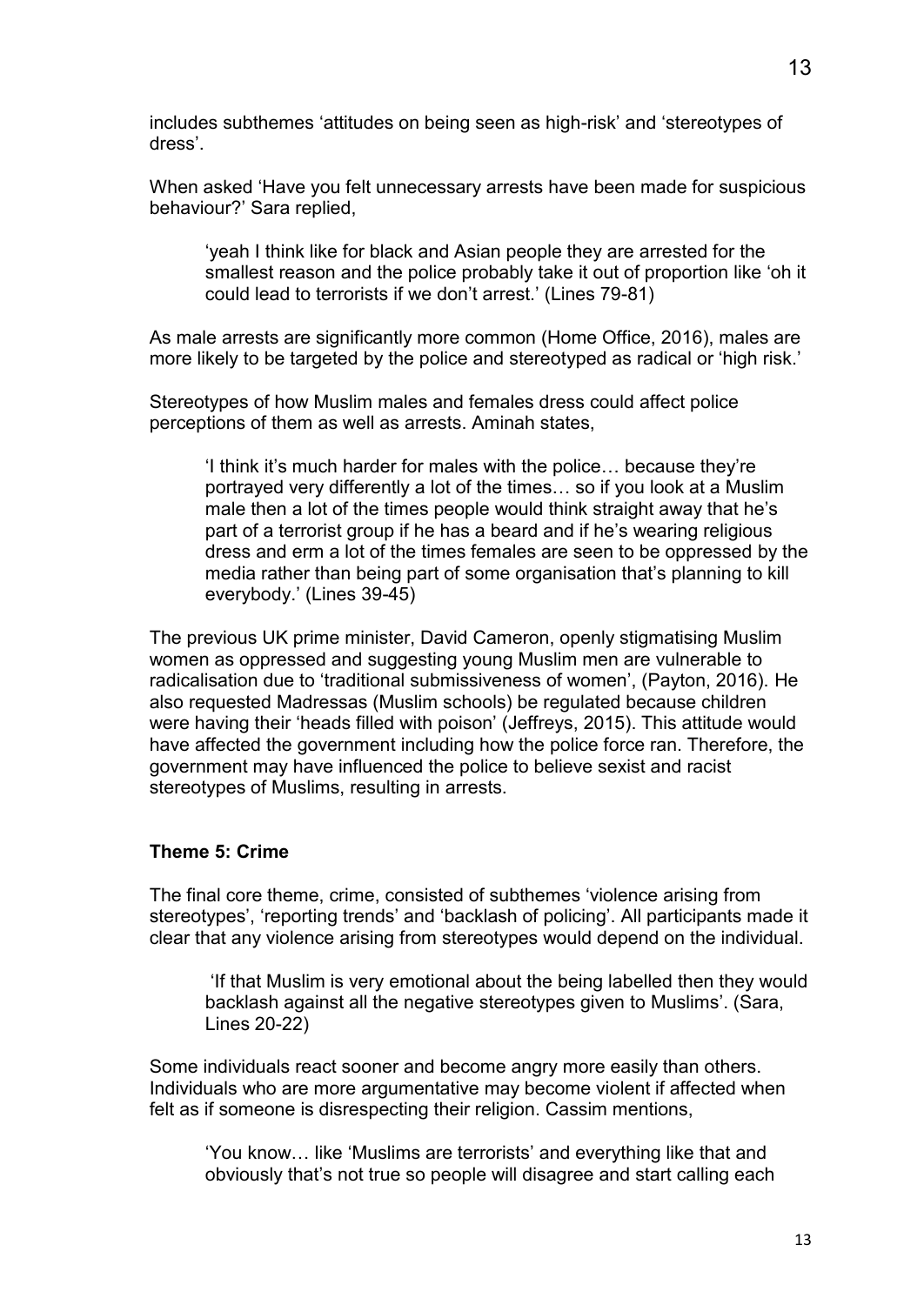other names and from there it'll just escalate… I've seen it happen.' (Lines 15-17)

Participants all suggested they would report crime from their area to the police, as they are just as affected by radical behaviour. Mohammed mentions,

'It's just to keep everyone safe from extremists' (Lines 35-36)

Similar to the findings of Tyler, Schulhofer and Huq's (2010) research on a Muslim American community's willingness to cooperate with the police specifically for terrorism. Cooperation with the police had weak connections with religiosity, cultural background and political beliefs, suggesting procedural justice is exceptionally significant when designing policing strategies for antiterrorism.

'Backlash' was mentioned several times by participants, suggesting reactions of Muslim youth were all subsequent to policing. When asked 'do you think community policing has led young Muslims to commit crime?' Cassim replied,

'Yeah because it gets them angry because they see it happening all the time and now it's starting to become second nature to us. We kind of have to accept the fact that this is always going to happen.' (Lines 39-41)

Additionally, Mohammed replied,

'Not unless someone specifically has been targeted in an unfair way by the police.' (Lines 40-41)

Blackwood, Hopkins and Reicher (2016) analysed how effective a workshop raising awareness for 'prevent' would be in reducing radicalisation. Their findings suggested that the focus of the workshop was too narrow focusing on individual weakness and vulnerabilities, and by doing so authorities may be unaware of the corrosive effects of their own practices.

## **Limitations**

Participants were Asian (Indian and Pakistani) Muslims therefore results cannot be generalised to other British Muslims. The experiences of Black Muslims on community policing may produce stronger opinions. Participants volunteered most likely due to strong opinions of policing, however, they may have held back opinions they thought would be deemed as wrong in society. The participants did not have criminal records, the opinions of Muslim youth with criminal records may produce different outcomes. The number of participants may have been a limitation as well as only using few people from each gender.

### **Summary**

Policing of Muslim areas is clearly evident through accounts given by the participants. There was anger towards excessive policing, as well as a tone of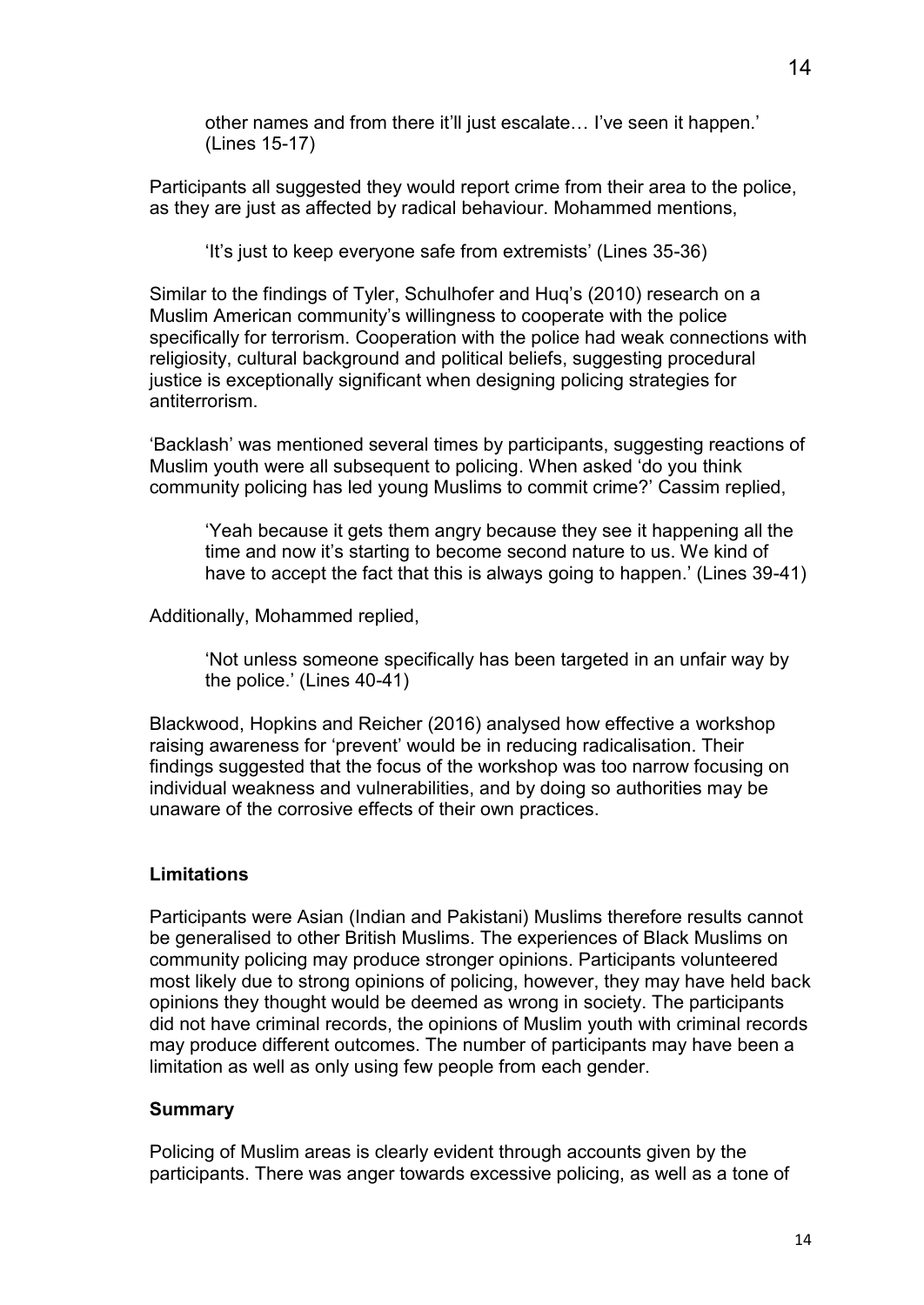disappointed acceptance that as long as Muslim youth are present there will be more policing in the area. The participants did not feel as though they were stereotyped by the police as much as wider society or on social media, they were happy to cooperate with the police and understood the police working with the mosque was to create a safer community. In relation to policing leading to crime, participants recognised a variety of sources showing negativity and hate towards Muslims leads to crime. Policing is one of the many aspects that can give rise to Muslim youth committing crime. Perhaps schemes need to be reviewed and improved before implemented in minority communities, to better relationships between the community and community officers.

# **Reflexivity**

The researcher was a British Indian Muslim female, who lives in a predominantly Muslim area therefore has some understanding of the relationship between Muslim youth and policing. The participants of the research were similar to the researcher in that they were also British Asian, Indian or Pakistani, which could have made participants more comfortable. However, gender differences may have affected the outcome of the interviews. Females were more talkative, perhaps this was because they regarded the topic to be more of a 'male' problem, which they were less affected by. Males displayed signs of hesitation (pauses) at some instances during the interview. The researcher was able to reflect on how their background could have influenced interpretation of data. The researcher took an impartial approach when analysing data.

Due to the variety of past research on the negative relationship of policing and minority groups, the researcher intended to find a clear negative view of policing from Muslim youth. However, mixed opinions were found as participants viewed the police in a positive way, as a unit they can trust which promotes safety. Participants may have been apprehensive on true opinions in order to appear as though they agree with policing strategies, or were response biased because they assumed what they were saying was what the researcher required. No major methodological problems were encountered, the researcher had to use more probes than expected. As the researcher was an undergraduate psychology student, they were familiar with conducting semi-structured interviews and had experience of using thematic analysis.

## **References**

Allen, C. (2010) *Islamophobia,* Farnham: Ashgate Publishing Limited.

Bartholow, B.D. and Dickter, C.L. (2008) 'A response conflict account of the effects of stereotypes on racial categorization.' *Social Cognition,* 26(3) pp. 314- 332.

Blackwood, L., Hopkins, N. and Reicher, S. (2016) 'From Theorizing Radicalization to Surveillance practices: Muslims in the Cross Hairs of Scrutiny.' *Political Psychology*, 37(5) pp. 597-612.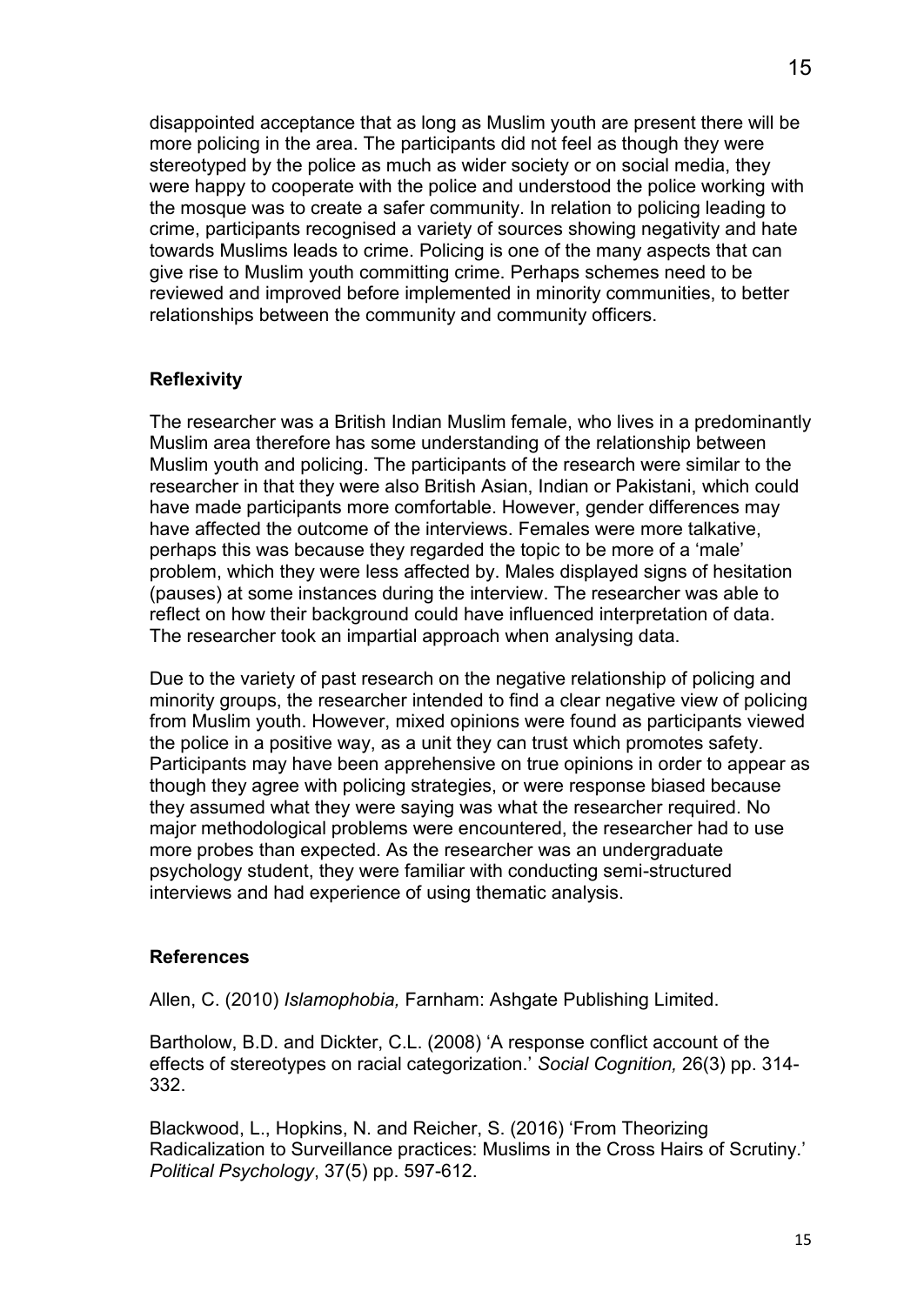Braun, V. and Clarke, V. (2006) 'Using thematic analysis in psychology.' Qualitative Research in Psychology, 3(2) pp. 77-101.

Dunn, K. M., Klocker, N. and Salabsy, T. (2007) 'Contemporary racism and Islamaphobia in Australia.' *Sage Publications,* 7(4) pp. 564-589.

Goldsmith, A. (2015) 'Disgracebook policing: social media and the rise of police indiscretion.' *Policing and Society,* 25(3) pp. 249-267.

HMGovernment. (2011) *Contest: The UK government's strategy to counter terrorism.* London: HM Government.

Home office. (2016) *Police powers and procedures, England and Wales, year*  ending 31 March 2016. [Online] [Accessed on 12<sup>th</sup> April 2017] [https://www.gov.uk/government/statistics/police-powers-and-procedures](https://www.gov.uk/government/statistics/police-powers-and-procedures-england-and-wales-year-ending-31-march-2016)[england-and-wales-year-ending-31-march-2016](https://www.gov.uk/government/statistics/police-powers-and-procedures-england-and-wales-year-ending-31-march-2016)

Hopkins, N. and Blackwood, L. (2011) 'Everyday citizenship: Identity and recognition.' *Journal of Community and Applied Social Psychology,* 21(3) pp. 215-64.

Jaspal, R. and Cinnirella, M. (2010) 'Media representations of British Muslims and hybridised threats to identity', *Contemporary Islam: Dynamics of Muslim Life,* 4(3) pp. 289-310.

Jayaweera, H. and Choudhury, T. (2008) *Immigration, faith and cohesion.* York: Joseph Rowntree Foundation

Jeffreys, B. (2015) *Plans to regulate madrassas published by government.* BBC. [Online] [Accessed on 12<sup>th</sup> April 2017] [http://www.bbc.co.uk/news/education-](http://www.bbc.co.uk/news/education-34933970)[34933970](http://www.bbc.co.uk/news/education-34933970)

Lyons, E. and Coyle, A. (2007) *Analysing qualitative data in psychology.*  London: SAGE Publications Ltd.

Madill, A. (2011) 'Interaction in the semi-structured Interview: A comparative analysis of the use of and response to indirect complaints.' *Qualitative Research in Psychology,* 8(4) pp. 333-353.

McFadyen, A. and Prideaux, M. (2014) 'The placing of religion in policing and policing studies.' *Policing and Society,* 24(5) pp. 602-619.

Murray, A., Mueller-Johnson, K. and Sherman, L. W. (2015) 'Evidence-Based Policing of U.K Muslim Communities: Linking Confidence in the Police With Area Vulnerability to Violent Extremism.' *International Criminal Justice Review,* 25(1) pp. 64-79.

Payton, M. (2016) *Muslim women ridiculing David Cameron over comments about 'traditional submissiveness'.* Independent. [Online] [Accessed on 12th April